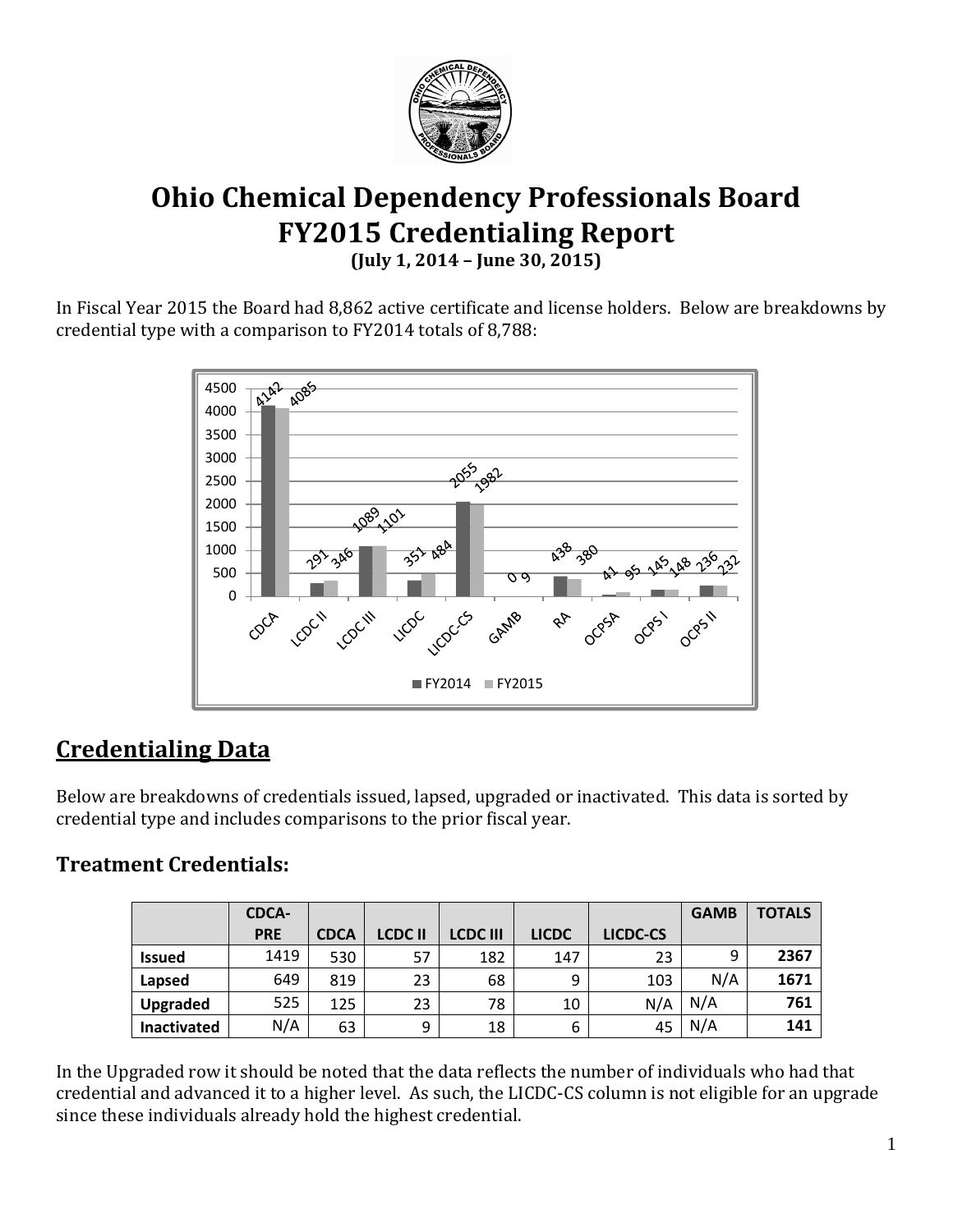

#### **Treatment Credentials Issued**

### **Treatment Credentials Lapsed**



## **Prevention Credentials:**

|                    | RA  | <b>OCPSA</b> | <b>OCPS I</b> | <b>OCPS II</b> |
|--------------------|-----|--------------|---------------|----------------|
| <b>Issued</b>      | 107 | 57           | 21            | 10             |
| Lapsed             | 99  |              | 13            | 15             |
| <b>Upgraded</b>    | 51  |              |               | N/A            |
| <b>Inactivated</b> | N/A |              |               |                |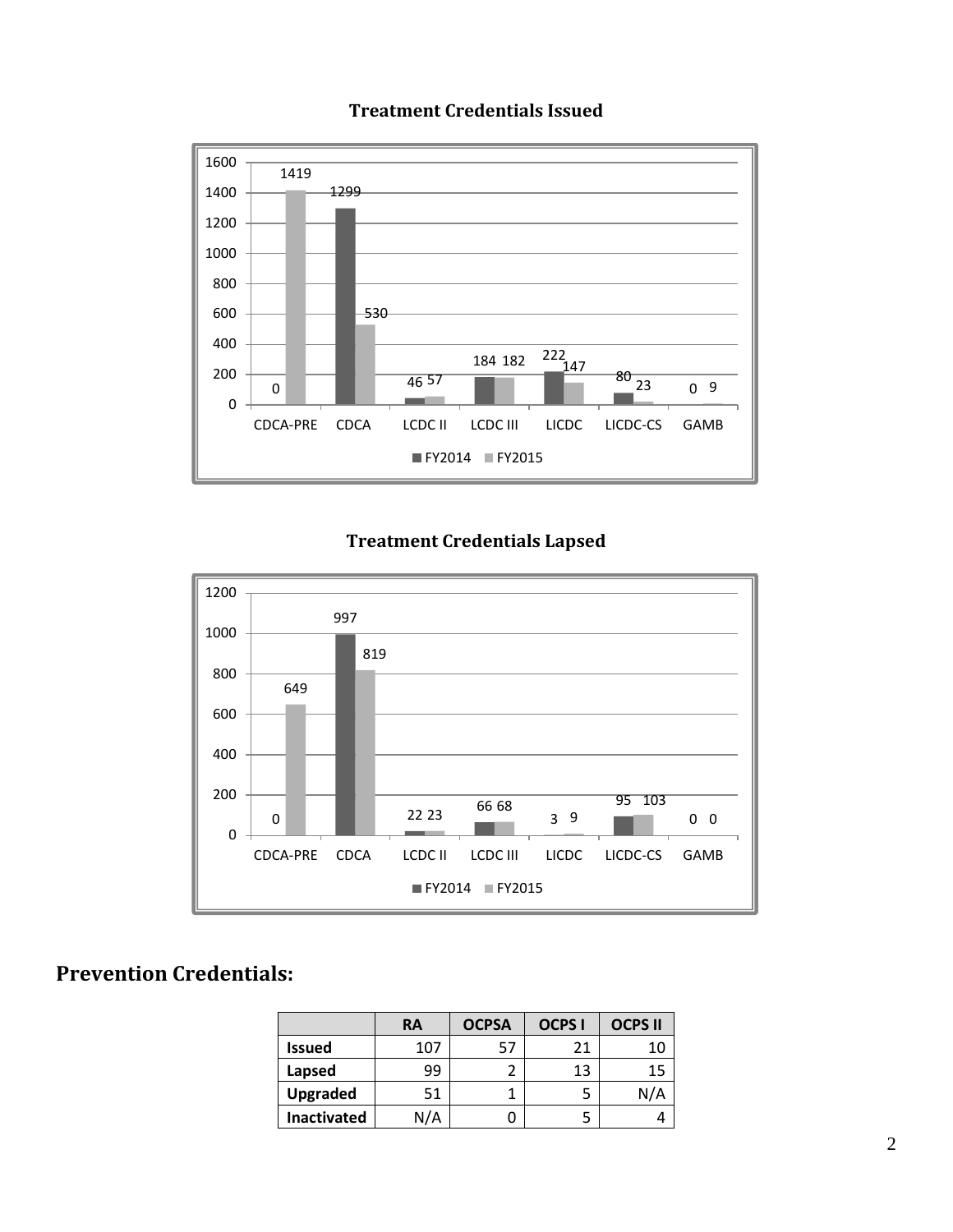In this chart it should be noted that RA's are ineligible to place their credential on inactive status since this is not a renewable credential. Additionally, the OCPS II credential is not eligible to upgrade since they hold the highest level credential.



#### **Prevention Credentials Issued**

### **Prevention Credentials Lapsed**

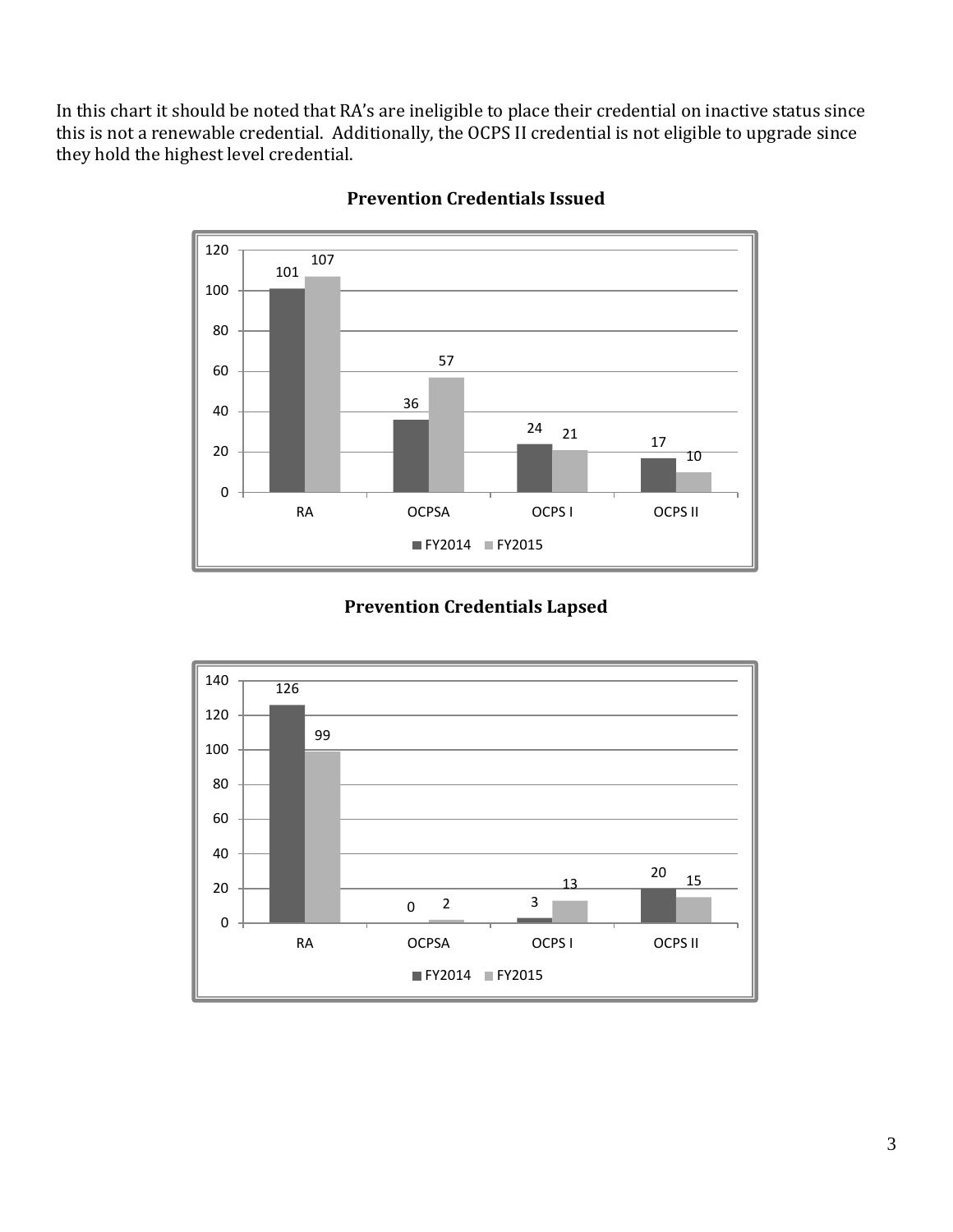## **Examinations Administered**

In FY2015 the Board administered 239 examinations as compared to 238 in FY2014. The following is a breakdown by exam type:

## **ADC Exam (For LCDC II, LCDC III and LICDC):**

|                  | <b>Total</b><br><b>Examinations</b> | <b>Passing</b> | <b>Failing</b> | $\frac{0}{0}$<br><b>Passing</b> |
|------------------|-------------------------------------|----------------|----------------|---------------------------------|
| Ohio:            | 198                                 | 173            | 25             | 87%                             |
| <b>National:</b> | 5,220                               | 4.081          | 1,139          | 78%                             |

In FY2014 the Board's passing rate for this exam was 78% and the national rate was 60%.

## **CS Exam (For LICDC-CS):**

|                 | <b>Total</b><br><b>Examinations</b> | <b>Passing</b> | <b>Failing</b> | $\frac{0}{0}$<br><b>Passing</b> |
|-----------------|-------------------------------------|----------------|----------------|---------------------------------|
| Ohio            |                                     |                |                | 92%                             |
| <b>National</b> | 182                                 | 167            | 15             | 420 <sub>c</sub>                |

In FY2014 the Board's passing rate for this exam was 83% and the national rate was 84%.

## **PS Exam (For OCPS I and OCPS II):**

|                 | <b>Total</b><br><b>Examinations</b> | <b>Passing</b> | <b>Failing</b> | $\frac{0}{0}$<br><b>Passing</b> |
|-----------------|-------------------------------------|----------------|----------------|---------------------------------|
| Ohio            | 28                                  | רי             |                | 96%                             |
| <b>National</b> | 246                                 | 200            | 46             | ጸ1%                             |

In FY2014 the Board's passing rate for this exam was 71% and the national rate was 80%.

## **Ethics Complaints Received & Processed**

In FY2015 the Board received 106 Ethics Complaints (compared to 111 in FY2014).

The Board processed a total of 129 cases in FY2015. This includes 45 cases from the FY2015 as well as 84 cases from prior fiscal years. The following is a breakdown of case outcomes: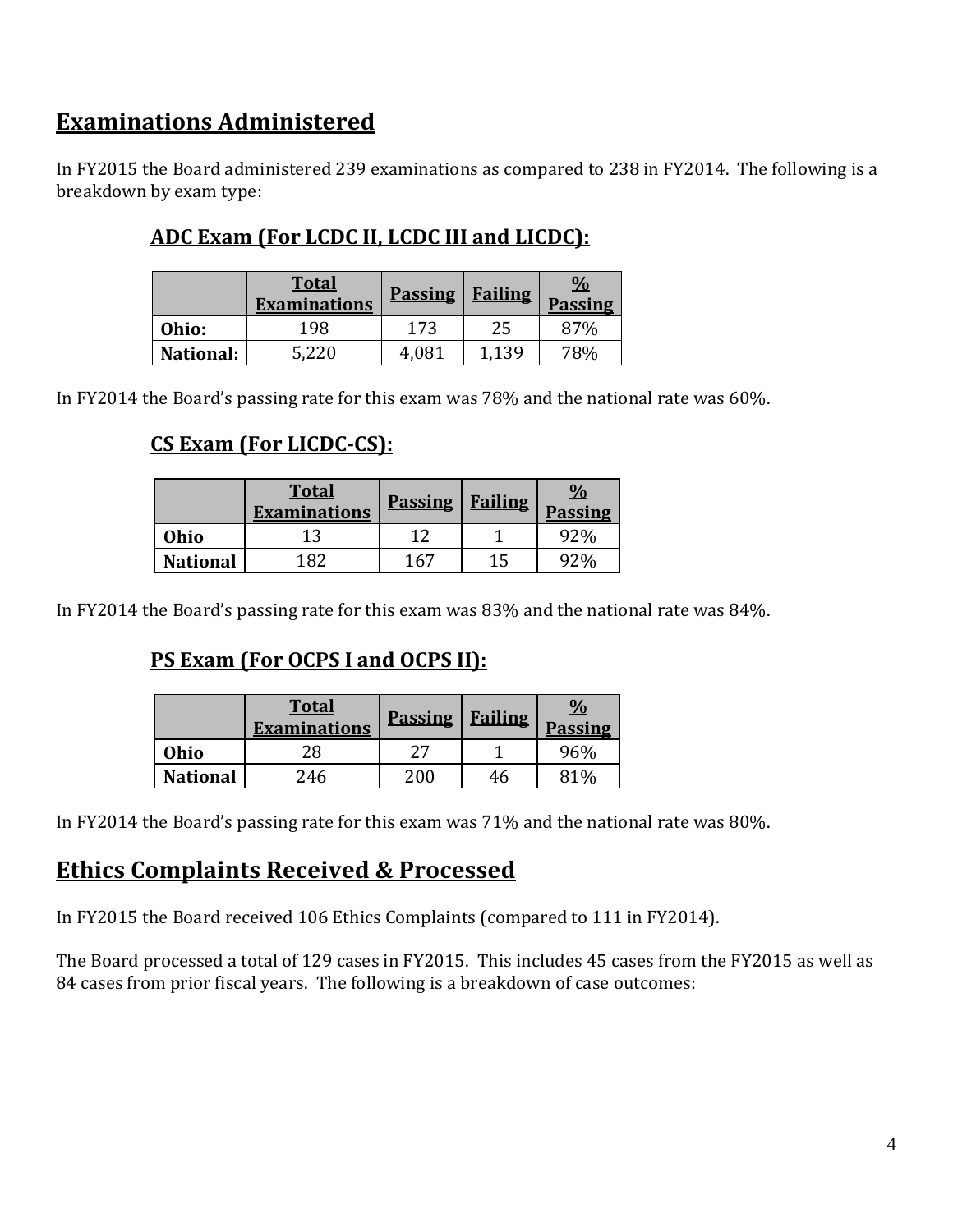

The "Other" category includes cases in which an individual was required to place their license on inactive status, complete an assessment, be placed under a monitoring/supervision contract and/or required to complete additional education.

Of the 47 cases in which discipline was taken, the following is a breakdown of discipline by ethical code violations and credential types: